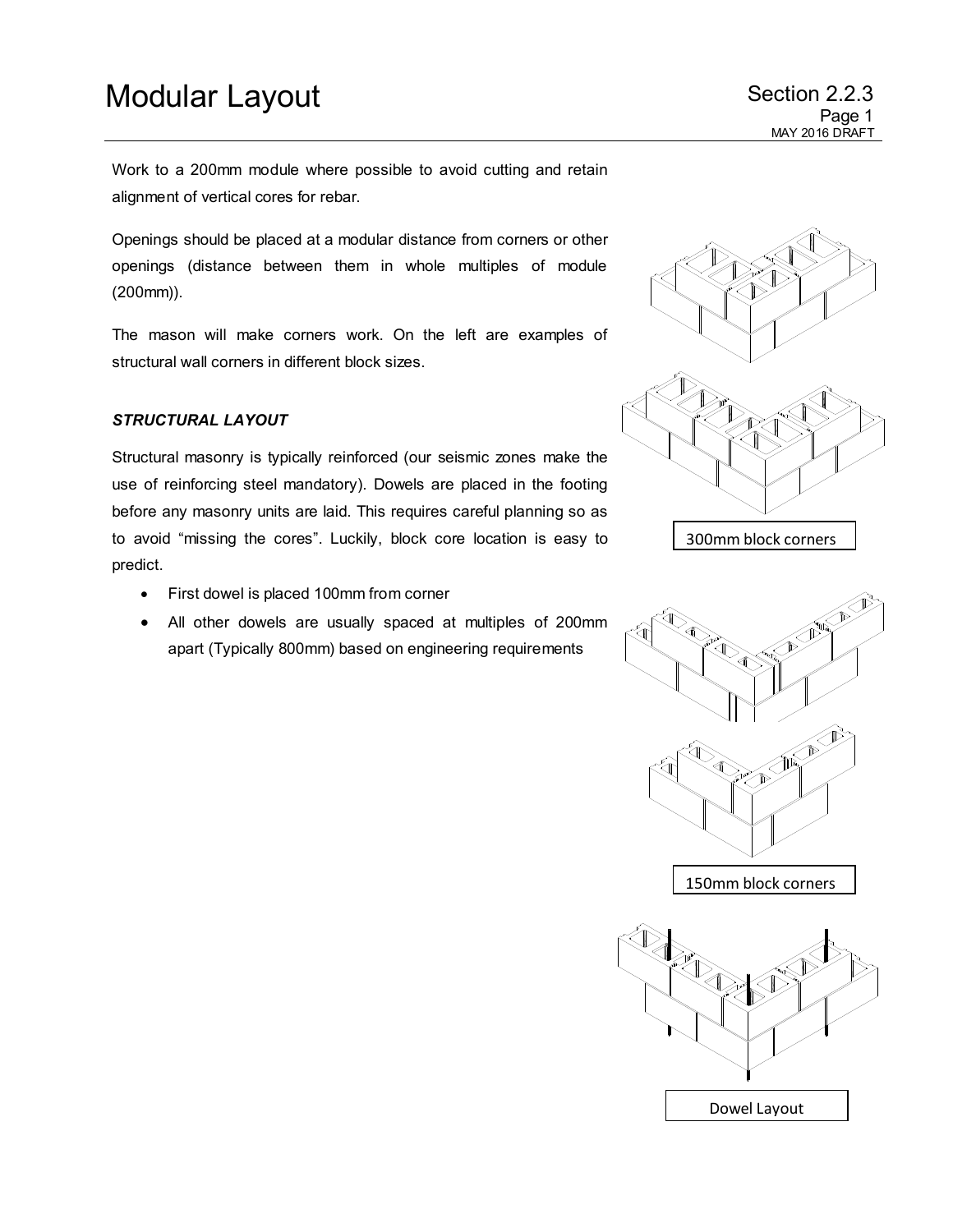### *LAYOUT EXAMPLES*

Proper layout will minimize costs by reducing time of construction, maximizing the strength of the material and reducing waste.



Notice how the window is 20mm (thickness of two joints) wider than the pier on the left. The pier loses a joint, while the opening "gains" one

Reinforcement creates a grid of steel and grout within the concrete block wall. Modular design ensures the steel can be placed and grouted properly to meet design requirements.